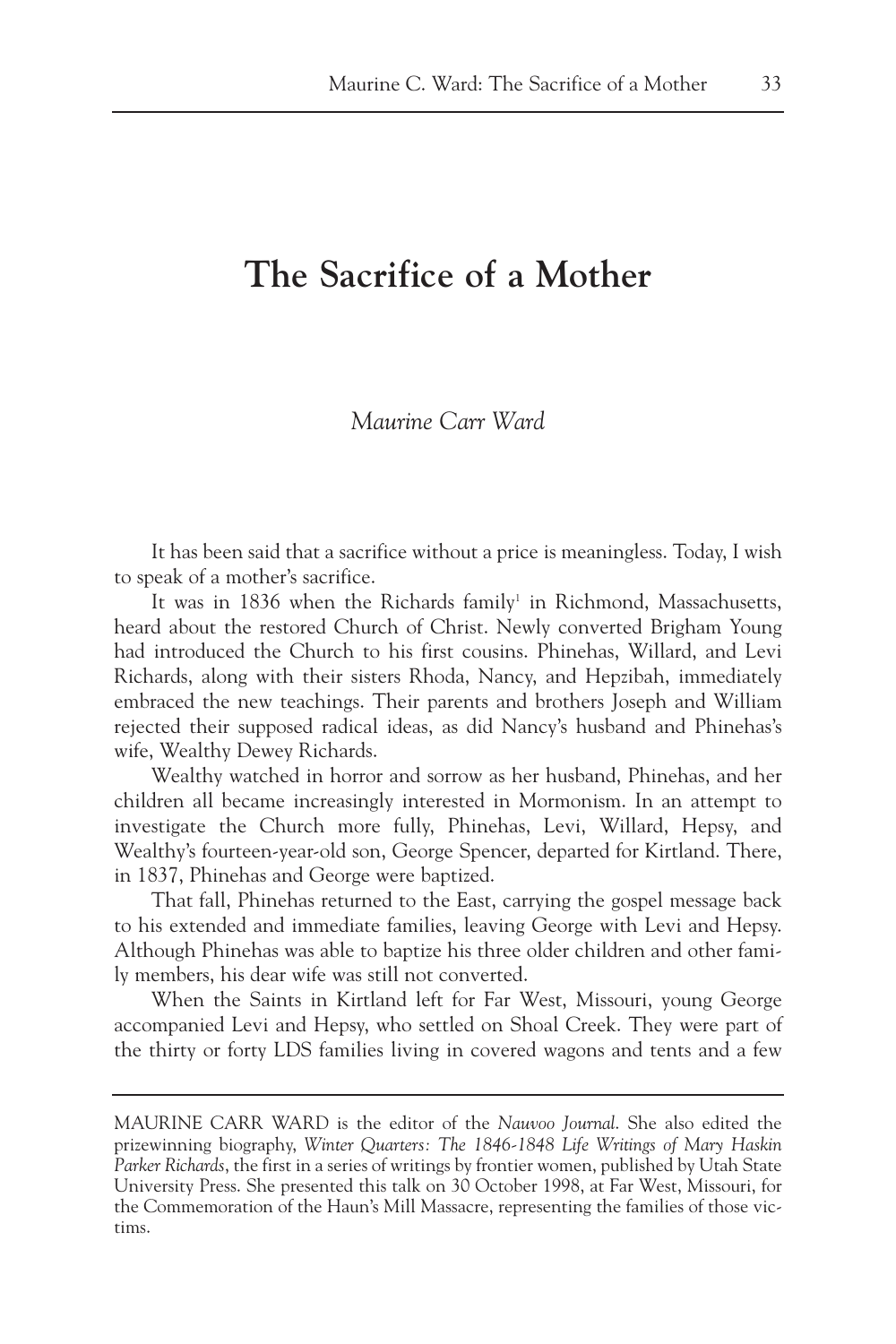cabins surrounding Jacob Haun's mill. There, on 30 September 1838, Hepsy Richards, forty-two years old, artist, and college trained, died of ague and was put to rest, mercifully escaping the destruction that would come exactly one month later. At that time, amid threats from the Missourians and later a declaration from Governor Boggs, the small group of Mormons had gathered around Haun's Mill for protection and support.

Tuesday, 30 October, was a beautiful autumn day at the mill.<sup>2</sup> We are told that a mild breeze rustled through the gold and crimson leaves and corn in the fields. Laughter rang through the air as children played along the banks of Shoal Creek and around the mill pond. The women and older daughters were preparing the evening meal. South of the creek, a man and small child sat in the doorway of a cabin; behind the cabin, clean laundry danced on the line. Several of the men were busy digging a well next to the building being used as the blacksmith shop. The idyllic setting, however, did not erase the uneasiness of the settlers.

At four o'clock that afternoon, over two hundred men rode up to the mill. There was a single shot, a pause, and then a hundred guns at once mowed down the defenseless Mormons. Five minutes later, with seventeen men and boys dead or critically injured, these heinous men robbed and plundered the homes, wagons, and tents of bedding and clothes, drove off the horses and wagons, and even stripped clothing from the dead men.

Phinehas Richards was in Holliston, Massachusetts, when he received word that his son George Spencer had been murdered at Haun's Mill.<sup>3</sup> Phinehas immediately wrote to Wealthy with the terrible news, followed by these poetic words:4

> George, strong in faith, is gone. An early Martyr in the cause of Zion (Though Babylon Rage). Lay not this thing too much at heart, But trust in Christ alone, And realize that God is right, In taking of our son.

Oh, the sacrifice of a mother—to lose a promising son to a cause in which she did not believe. Why could not George have been laid to rest beside her first three infant children instead of being lowered into an unfinished well? However, in her grieving, the Lord blessed her with two things: a comforted heart and a believing heart. Soon, she entered the waters of baptism and united her family in strength.

Wealthy, in Richmond, was spared the sight of her son, lifeless, on that terrible day. But what of the sacrifice of another mother, Amanda Barnes Smith?<sup>5</sup> Can you imagine Amanda grabbing her daughters as the firing began? Imagine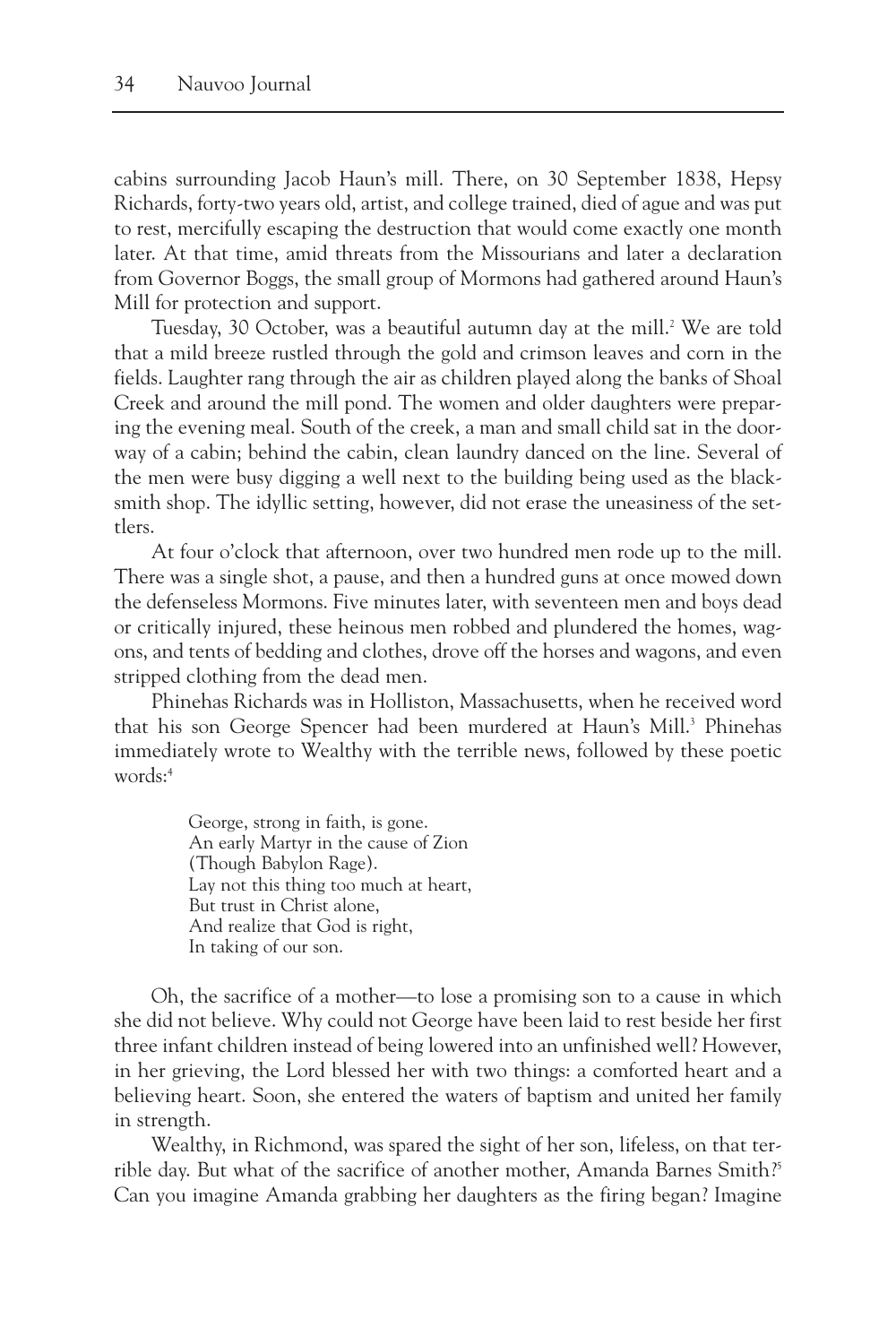her searching frantically for her sons as she pulled the little girls down the bank, across the plank atop the mill pond, and up the hill on the other side. With bullets whistling past them, this mother reached the safety of some bushes and held



*Massacre of Mormons at Haun's Mill Courtesy of LDS Historical Department Archives*

those little girls tightly to her bosom as the sun slowly set in the west. Throughout the dark, sleepless night, she knew not the future of her family.

At sunrise the next morning, Amanda joined the others as they carefully returned to the mill. There, she found her husband dead, as was her son Sardis, the entire top of his head blown away. Seven-year-old Alma had been thrown on the pile of dead bodies but miraculously was still alive, although the entire ball and socket of his left hip had been shot away. Oh, the sacrifice of this brave mother, who was not allowed the privilege of grieving for her dead. "I could not weep then," she remembered. "The fountain of tears was dry; the heart overburdened with its calamity, and all the mother's sense absorbed in its anxiety for the precious boy which God alone could save by his miraculous aid."

Oh, the sacrifice of that mother, who would not leave when ordered to by the mobsters but stayed behind to comfort and provide for her son. When told that she would be killed if she continued to pray aloud, she resorted to praying in silence. Finally, she could bear it no longer; and she crept into a cornfield, where she crawled into a shock of cut corn. There she prayed aloud until her "soul felt satisfied." Then, although no one was in sight, Amanda heard these words: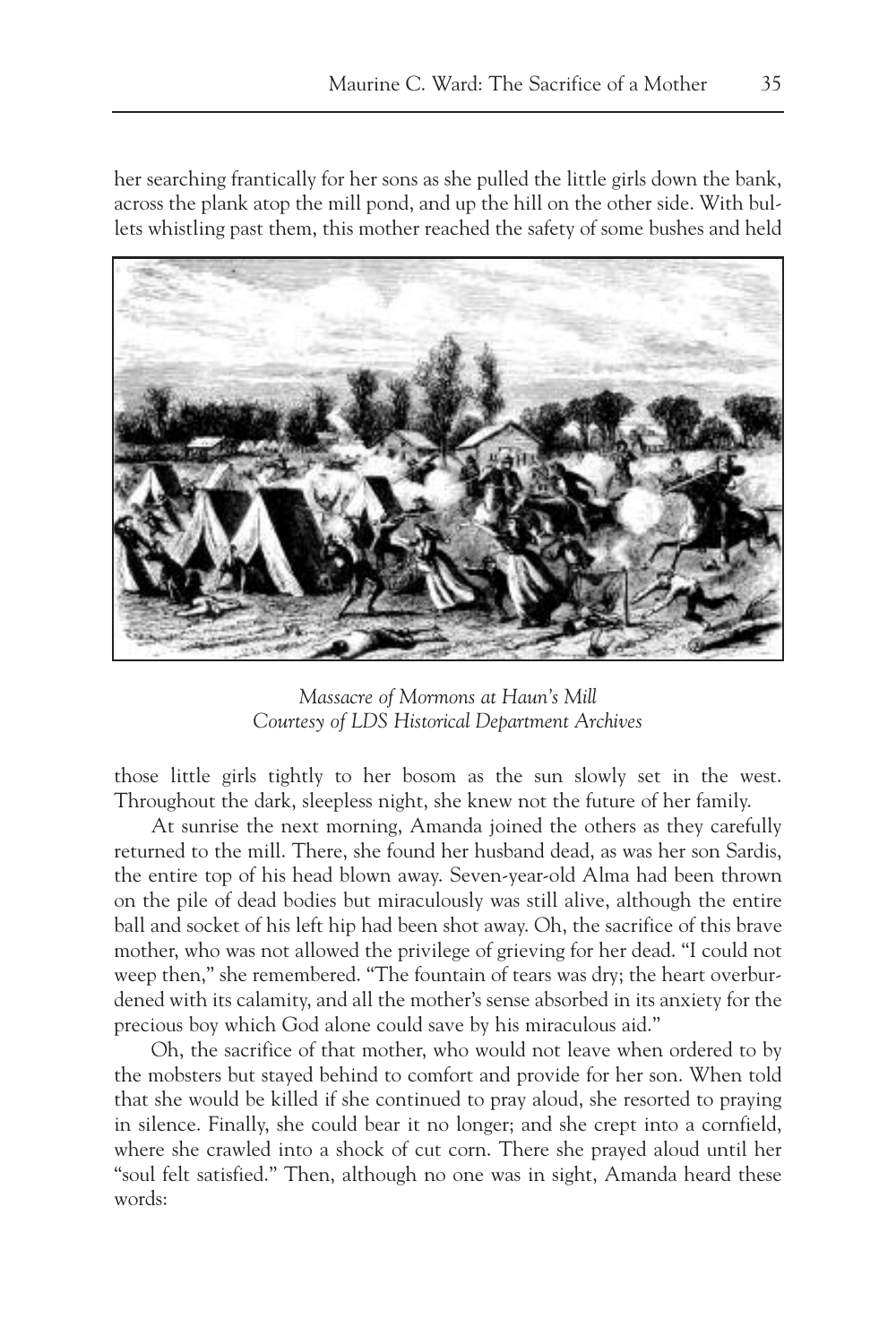That soul who on Jesus hath leaned for repose I cannot—I will not desert to its foes. That soul, 'tho all hell should endeavor to shake, I'll never, no never, no never forsake.<sup>6</sup>



*Nancy Jane Hammer Photo courtesy of Alzina Egbert*

What about the sacrifice of another mother? Nancy Jane Hammer's husband, Austin, was one of those murdered at Haun's Mill.7 With others, he had retreated into the blacksmith shop, only to be shot with seven balls. Both thigh bones were broken by the shots. In this painful situation, he was dragged brutally into the yard where his new boots were ripped from his feet. He was carried into Jacob Haun's cabin. Only death about midnight released him from horrible pain.

> Nancy Jane would not see her husband again. By the time she got to the mill the next morning, the dead had all been buried in the well. However, the sight of the bloody floor and bullet holes in the blacksmith shop attested to the carnage of the previous night and would remain etched forever in her mind. Three weeks after the massacre, Nancy Jane was given ten days to

leave the area. This thirty-two-year-old mother had six children to evacuate using one wagon and one blind horse. She was able to trade the wagon for two horses and a light one-horse wagon. Into this small wagon she put bedding, clothes, corn meal, and other scanty provisions and set out in the cold. She and one daughter were the only ones with shoes; her other children went barefoot or wrapped their feet in rags as they walked across frosty, wet, or snowy ground toward Illinois.

According to her son:

My mother seemed endowed with great fortitude and resolution, and appeared to be inspired to devise ways and plans whereby she could administer comforts to her suffering children and keep them in good spirits. Her faith and confidence had ever been great in the Lord; but now that all this care and responsibility came upon her shoulders, with no husband to lean upon, she felt indeed that God was her greatest and best friend.

Wealthy Dewey Richards did not personally experience the trauma of Haun's Mill, as did Amanda and Nancy Jane, but the death of her young son was very real. Her sacrifice did not end with her son's violent murder, either. In April 1846, Wealthy left Nauvoo, crossing Iowa with most of her family. Her sixteen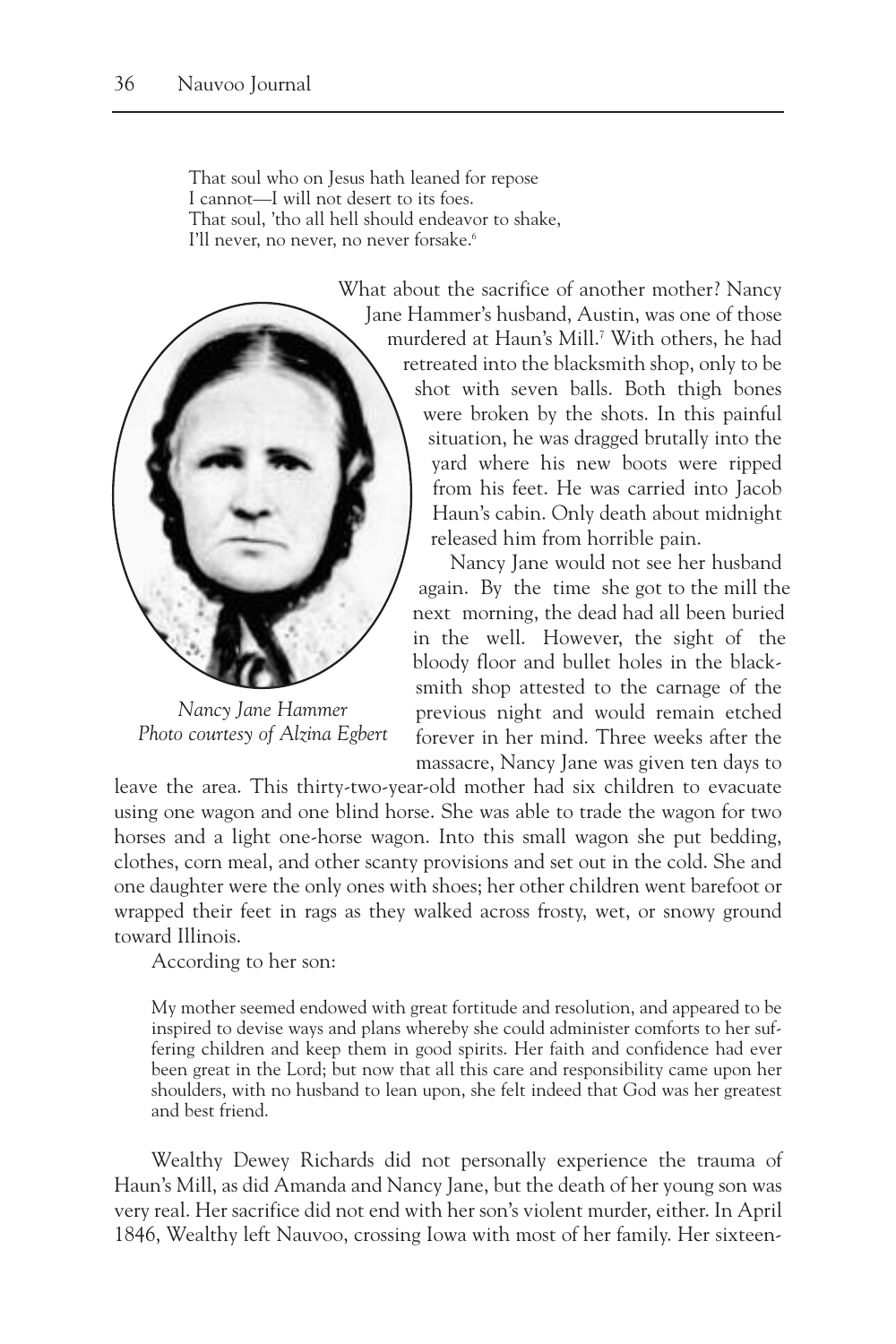year-old son, Joseph William, accompanied the Mormon Battalion because Uncle Willard said he must go. Too young to enlist, he went as a drummer for Company A. Joseph died in Pueblo where he had been sent with the sick camp. Wealthy lost a premature grandson, buried at Mt. Pisgah. Her three-year-old namesake and granddaughter died at Cutler's Park. Her son's young, plural wife died at Winter Quarters. When son Samuel contracted smallpox while serving a mission in Scotland, Wealthy cried, "Must I lose all of my sons." Thankfully, he survived.

Last year, the theme for the Daughters of Utah Pioneers was, "Our heritage binds us together." As I stand in this sacred land, I feel a kinship, not only to my dear great-great-great-grandmother, Wealthy, but to Amanda and Nancy Jane and all the other mothers who paid such a dear price with their sacrifices because I am a mother also. I am proud and honored to be here today to represent them.

**Notes**

1. Information on the family of Phinehas and Wealthy Dewey Richards, as well as other members of the Richards' family is found in Joseph Grant Stevenson, comp., *Richards Family History*, 3 vol., (Provo: Stevenson Genealogical Center, 1977-1991). Specifically, see "Phinehas Richards" by Dorothy Streeper in *Richards Family History*, 1:110-266.

2.Secondary literature dealing exclusively with the Haun's Mill episode include Alexander L. Baugh, "The Haun's Mill Massacre and the Extermination Order of Missouri Governor Lilburn W. Boggs," *Religious Studies Center Newsletter* 12 (September 1997): 1-5; Baugh, "A Rare Account of the Haun's Mill Massacre: The Reminiscence of Willard Gilbert Smith," *Missouri Mormon Frontier Foundation Newsletter* 18/19 (Summer/Fall 1998): 1-4; Alvin K. Benson, "The Haun's Mill Massacre: Some Examples of Tragedy and Superior Faith," *Regional Studies in Latter-day Saint Church History: Missouri*, 105-18; Alma R. Blair, "The Haun's Mill Massacre," *BYU Studies* 13 (Autumn 1972): 62-67; Blair, "The Haun's Mill Massacre," *Courage: A Journal of History, Thought, and Action* 2 (Summer 1972): 503-07; Blair, "The Haun's Mill Massacre," in Daniel H. Ludlow, ed. *Encyclopedia of Mormonism: The History, Scripture, Doctrine, and Procedure of the Church of Jesus Christ of Latter-day Saints*. 5 Vols. (New York: Macmillian Publishing Company, 1992), 1:577; S. A. Burgess, "The Massacre at Haun's Mill," *Saints' Herald* 88 (9 August 1941): 1002-04; Andrew Jenson, "Haun's Mill Massacre," *The Historical Record* 7 (December 1888): 671-84; and Stephen C. LeSueur, *The 1838 Mormon War in Missouri* (Columbia: University of Missouri Press, 1987), 162-68. Additional non-published studies of the massacre include Leland H. Gentry, "The Haun's Mill Massacre," A History of the Latter-day Saints in Northern Missouri From 1836 to 1839 (Ph.D. dissertation, Brigham Young University, 1965), 288-311; and Alexander L. Baugh, "The Massacre at Haun's Mill," in A Call to Arms: The 1838 Mormon Defense of Northern Missouri (Ph.D. dissertation, Brigham Young University, 1996), 253-98.

3. George S. Richards was killed while in the blacksmith shop where it was reported that he was shot in the head and died instantly. Baugh, "The Massacre at Haun's Mill," 425.

4. *Richards*, 1:127.

5. Several narratives about Amanda Barnes Smith experiences exist, including; Amanda Barnes Smith, "Reminiscence," in Edward W. Tullidge, *Women of Mormondom* (New York: n.p. 1877), 121-132; Emmeline B. Wells, "Amanda Smith," *Woman's*